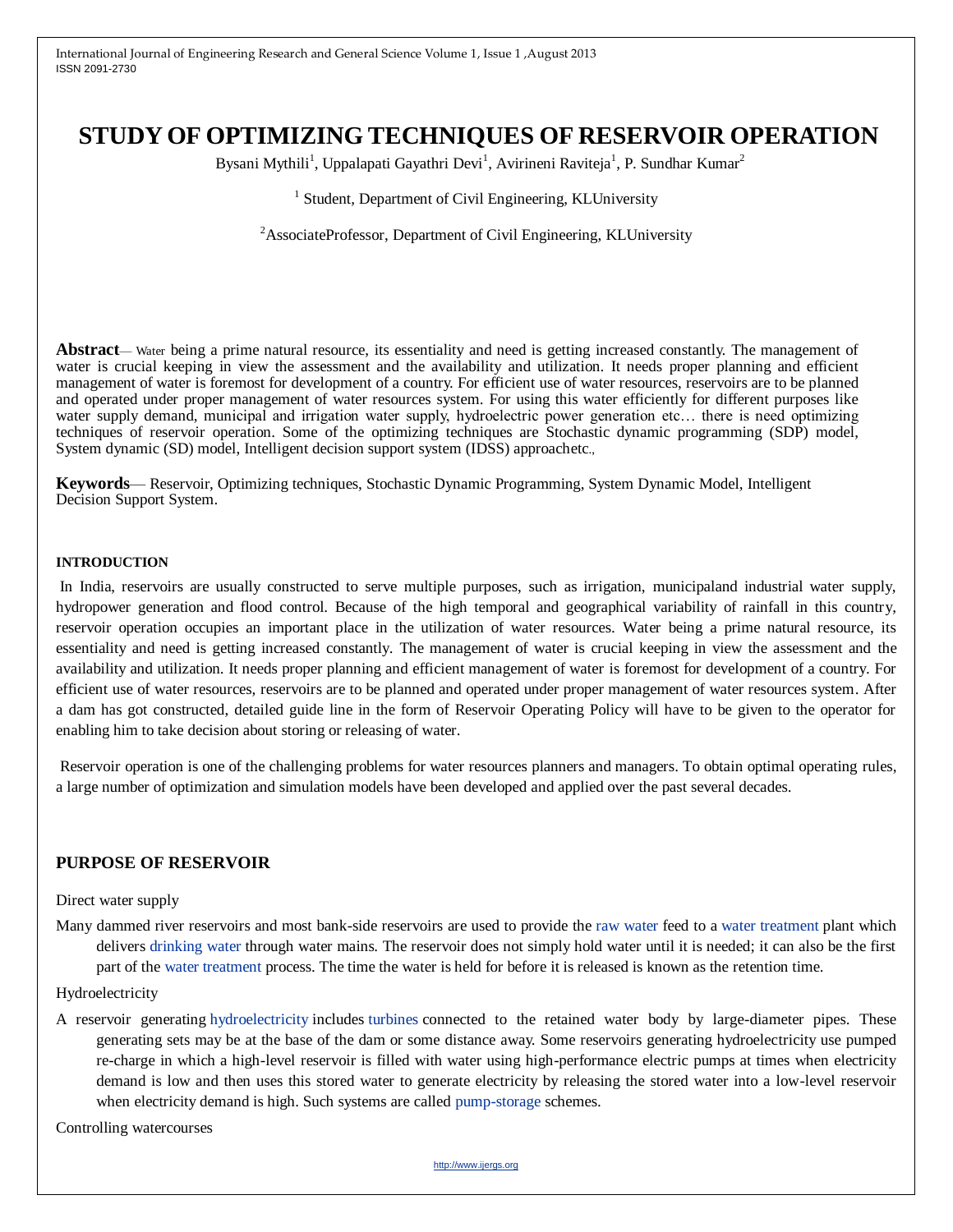Reservoirs can be used in a number of ways to control how water flows through downstream waterways.

**1 Downstream water supply**: water may be released from an upland reservoir so that it can be abstracted for drinking water lower down the system, sometimes hundreds of miles further down downstream

**2. Irrigation:** water in an [irrigation](http://en.wikipedia.org/wiki/Irrigation) reservoir may be released into networks of [canals](http://en.wikipedia.org/wiki/Canal) for use in [farmlands](http://en.wikipedia.org/wiki/Farm) or secondary water systems. Irrigation may also be supported by reservoirs which maintain river flows allowing water to be abstracted for irrigation lower down the river.<sup>[\[18\]](http://en.wikipedia.org/wiki/Reservoir#cite_note-18)</sup>

**3. Flood control:** It is also known as an "attenuation" or "balancing" reservoir, [flood](http://en.wikipedia.org/wiki/Flood) control reservoirs collect water at times of very high rainfall, then release it slowly over the course of the following weeks or months. Some of these reservoirs are constructed across the river line with the onward flow controlled by an [orifice plate.](http://en.wikipedia.org/wiki/Orifice_plate) When river flow exceeds the capacity of the orifice plate water builds behind the dam but as soon as the flow rate reduces the water behind the dam slowly releases until the reservoir is empty again. In some cases such reservoirs only function a few times in a decade and the land behind the reservoir may be developed as community or recreational land. A new generation of balancing dams are being developed to combat the climatic consequences of climate change. They are called "Flood Detention Reservoirs". Because these reservoirs will remain dry for long periods, there may be a risk of the clay core drying out reducing its structural stability. Recent developments include the use of composite core fill made from recycled materials as an alternative to clay.

**4. Canals:** Where a natural watercourse's water is not available to be diverted into a [canal,](http://en.wikipedia.org/wiki/Canal) a reservoir may be built to guarantee the water level in the canal; for example, where a canal climbs to cross a range of hills through [locks.](http://en.wikipedia.org/wiki/Lock_(water_transport))

**5. Recreation:** On [salmonid](http://en.wikipedia.org/wiki/Salmon) rivers special releases are made to encourage natural migration behavior's in fish and to provide a variety of fishing conditions for anglers.

**1.1.** Flow balancing

Reservoirs can be used to balance the flow in highly managed systems, taking in water during high flows and releasing it again during low flows. In order for this to work without pumping requires careful control of water levels using adjustable sluices.

### **1.2.** Recreation

The water bodies provided by many reservoirs often allow some [recreational](http://en.wikipedia.org/wiki/Recreation) uses such as [fishing,](http://en.wikipedia.org/wiki/Fishing) [boating,](http://en.wikipedia.org/wiki/Boating) and other activities. Special rules may apply for the safety of the public and to protect the quality of the water and the ecology of the surrounding area. Many reservoirs now support and encourage less informal and less structured recreation such as [natural history,](http://en.wikipedia.org/wiki/Natural_history) watching, landscape, walking and [hiking](http://en.wikipedia.org/wiki/Hiking) and often provide information boards and interpretation material to encourage responsible use.

# **ENVIRONMENTAL IMPACTS OF RESERVOIR**

### **RESERVOIR SEDIMENTATION**

Rivers carry sediment down their riverbeds, allowing for the formation of depositional features such as river deltas, alluvial fans, braided rivers, oxbow lakes, levees and coastal shores. The construction of a dam blocks the flow of sediment downstream, leading to downstream erosion of these Sedimentary depositional environments, and increased sediment build-up in the reservoir. While the rate of sedimentation varies for each dam and each river, eventually all reservoirs develop a reduced water-storage capacity due to the exchange of storage space for sediment. Diminished storage capacity results in decreased ability to produce hydroelectric power, reduced availability of water for irrigation, and if left unaddressed, may ultimately result in the expiration of the dam and river.

### **COASTAL EROSION**

As all dams result in reduced sediment load downstream, a dammed river is said to be "hungry" for sediment. Because the rate of deposition of sediment is greatly reduced since there is less to deposit but the rate of erosion remains nearly constant, the water flow eats away at the river shores and riverbed, threatening shoreline ecosystems, deepening the riverbed, and narrowing the river over time. This leads to a compromised water table, reduced water levels, homogenization of the river flow and thus reduced ecosystem variability, reduced support for wildlife, and reduced amount of sediment reaching coastal plains and deltas. This prompts coastal erosion, as beaches are unable to replenish what waves erode without the sediment deposition of supporting river systems. Channel erosion of rivers has its own set of consequences. The eroded channel could create a lower water table level in the affected area, impacting bottomland crops such as [alfalfa](http://en.wikipedia.org/wiki/Alfalfa) or [corn,](http://en.wikipedia.org/wiki/Zea_mays) and resulting in a smaller supply.

### **EFFECTS ON HUMAN**

http://www.ijergs.org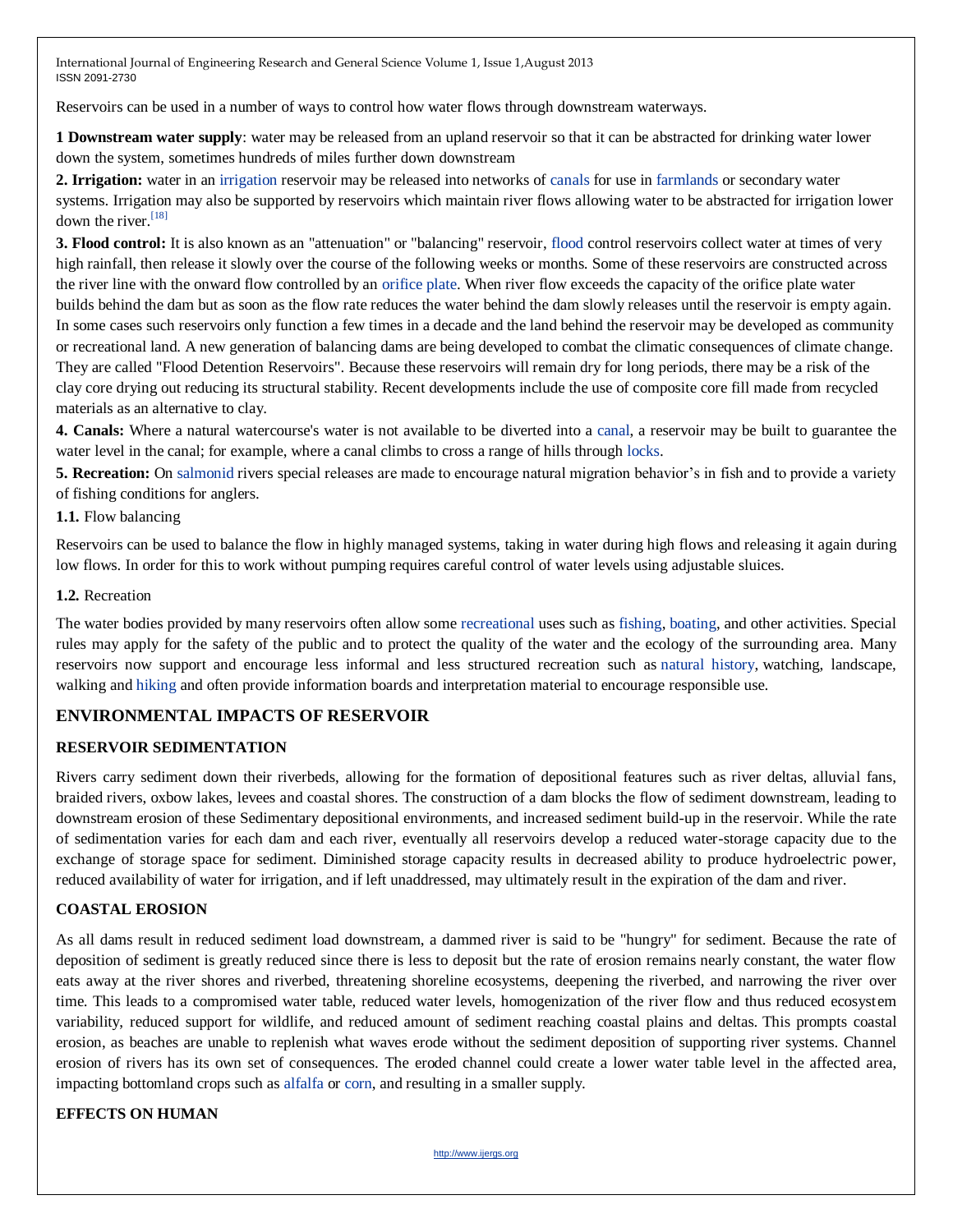While reservoirs are helpful to humans, they can also be harmful as well. One negative effect is that the reservoirs can become breeding grounds for disease vectors. This holds true especially in tropical areas where [mosquitoes](http://en.wikipedia.org/wiki/Mosquitoes) and [snails](http://en.wikipedia.org/wiki/Snails) can take advantage of this slow flowing water.

# **OPERATION**

Water falling as [rain](http://en.wikipedia.org/wiki/Rain) upstream of the reservoir together with any [groundwater](http://en.wikipedia.org/wiki/Groundwater) emerging as springs is stored in the reservoir. Any excess water can be spilled via a specifically designed spillway. Stored water may be piped by [gravity](http://en.wikipedia.org/wiki/Gravity) for use as [drinking water,](http://en.wikipedia.org/wiki/Drinking_water) to generate [hydro-electricity](http://en.wikipedia.org/wiki/Hydro-electricity) or to maintain river flows to support downstream uses. Occasionally reservoirs can be managed to retain high rain-fall events to prevent or reduce downstream flooding. Some reservoirs support several uses and the operating rules may be complex. Most modern reservoirs have a specially designed [draw-off tower](http://en.wikipedia.org/w/index.php?title=Draw-off_tower&action=edit&redlink=1) that can discharge water from the reservoir at different levels both to access water as the reservoir draws down but also to allow water of a specific quality to be discharged into the downstream river as compensation water.

The operators of many upland or in-river reservoirs have obligations to release water into the downstream river to maintain river quality, support fisheries and maintain downstream industrial and recreational uses or for a range of other requirements. Such releases are known as compensation water.

# **METHODOLOGY**

# **OPTIMISING TECHNIQUES OF RESERVOIR OPERATION**

Optimising techniques of reservoir operation are used for different operations like water supply, flood control, hydropower generation, irrigation supply etc..,

# **SDP (STOCHASTIC DYNAMIC PROGRAMMING):**

The SDP involves two steps as follows:

- 1. Discretized the Inflow and Reservoir Storage: The inflow during the same time period are discretized into N intervals from minimum to maximum. The probability of inflow interval i (during time period t) to inflow j (during time period  $t + 1$ ) is also computed from the observed inflow series.
- 2. Finding the optimal solutions: By using Equation

 $F(S_i, I_{i_1}, I_{i+1}, \ldots, I_{i+n}) = \max B_i(S_i, R_i) + E_{i+1}(f(S_{i+1}, I_{i+1}, I_{i+2}, \ldots, I_{i+n}))$ 

The optimal solution is found and saved as optimal operating rules. The following operating rules are used in this paper. .  $V_{t+1} = D(V_t, I_t)$ 

Wheret<sub>1</sub> is the reservoir storage need to decide, and  $V_t$  and  $I_t$  are the current reservoir storage and inflow.<sup>[3]</sup>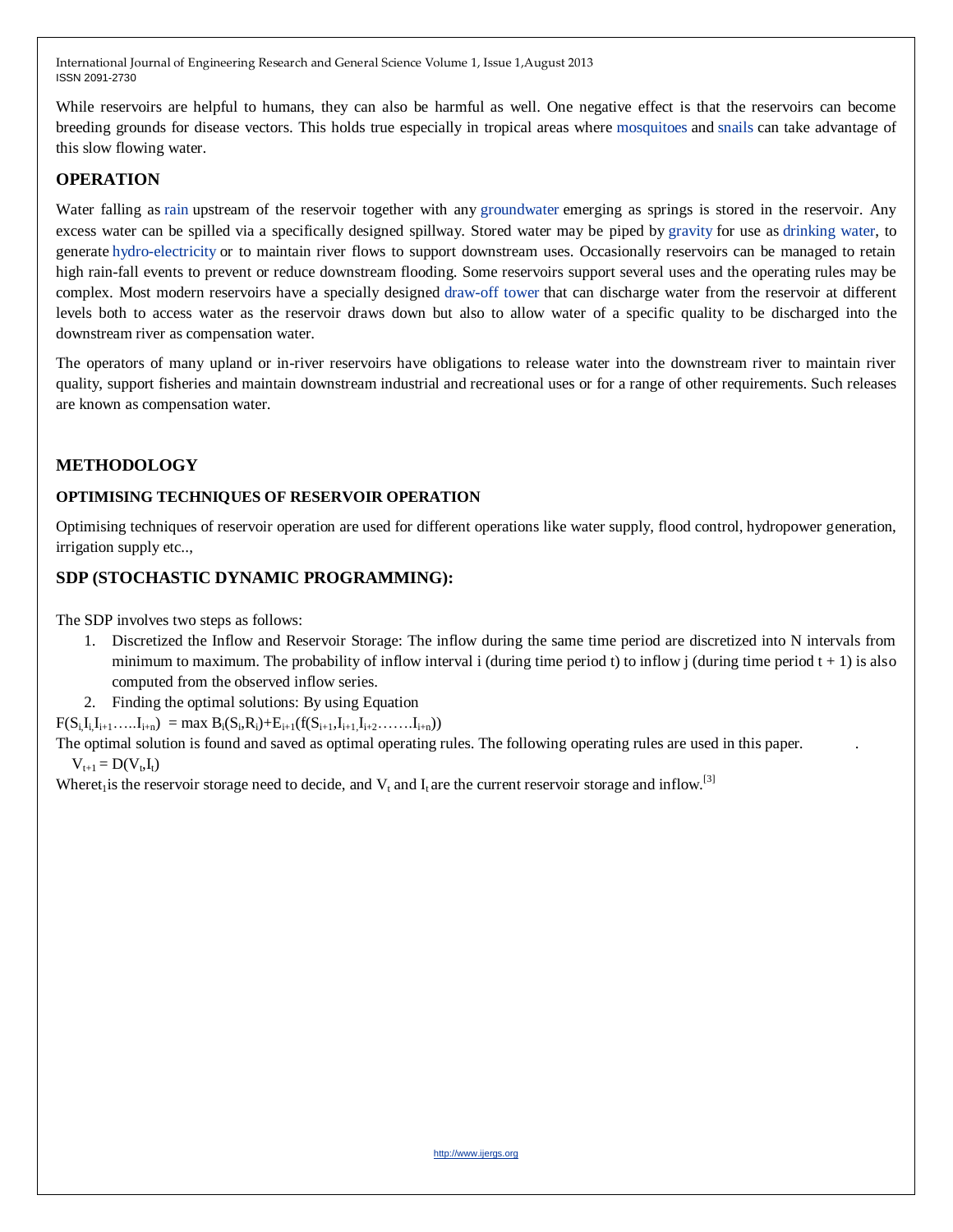

Flowchart describing SDPModel

# **SYSTEM DYNAMIC (SD) APPROACH:**

This study deals with modeling reservoir operation using the SD approach. The model is developed for a single multipurpose reservoir with a focus on flood management role of the reservoir. Then, the model is used to develop a reservoir operational policy for highflow years to minimize flooding. The model also serves as a tool for studying impacts of changing reservoir storage allocation and temporal distribution of reservoir levels and outflows. The general architecture of the model is presented in this section, and model sectors and the complex dynamic relationships among these sectors are also discussed.

The SD model of a reservoir can be constructed graphically on the screen by employing basic building blocks, i.e., stocks,flows, connectors, and converters available in the model development tool. In the reservoir model the storage is represented as a stock. Varying inflows and outflows cause changes in storage volume over time. Inflows and outflows are represented by building block ''flow.'' Converters are provided to extend the range of calculations that can be performed on flows, and they house data and logical/mathematical functions to operate the system. Reservoir operating rules are also implemented through converters. Connectors (directed arrows) link various elements of the model, i.e., converters, flows, and stock, to indicate relationships and influence. The simulation model uses differential and difference equations to describe the complex dynamic systems.<sup>[5]</sup>

A general reservoir simulation model for flood management purpose can be divided into three main sectors: the reservoir,the upstream area, and the downstream area.

#### **Reservoir**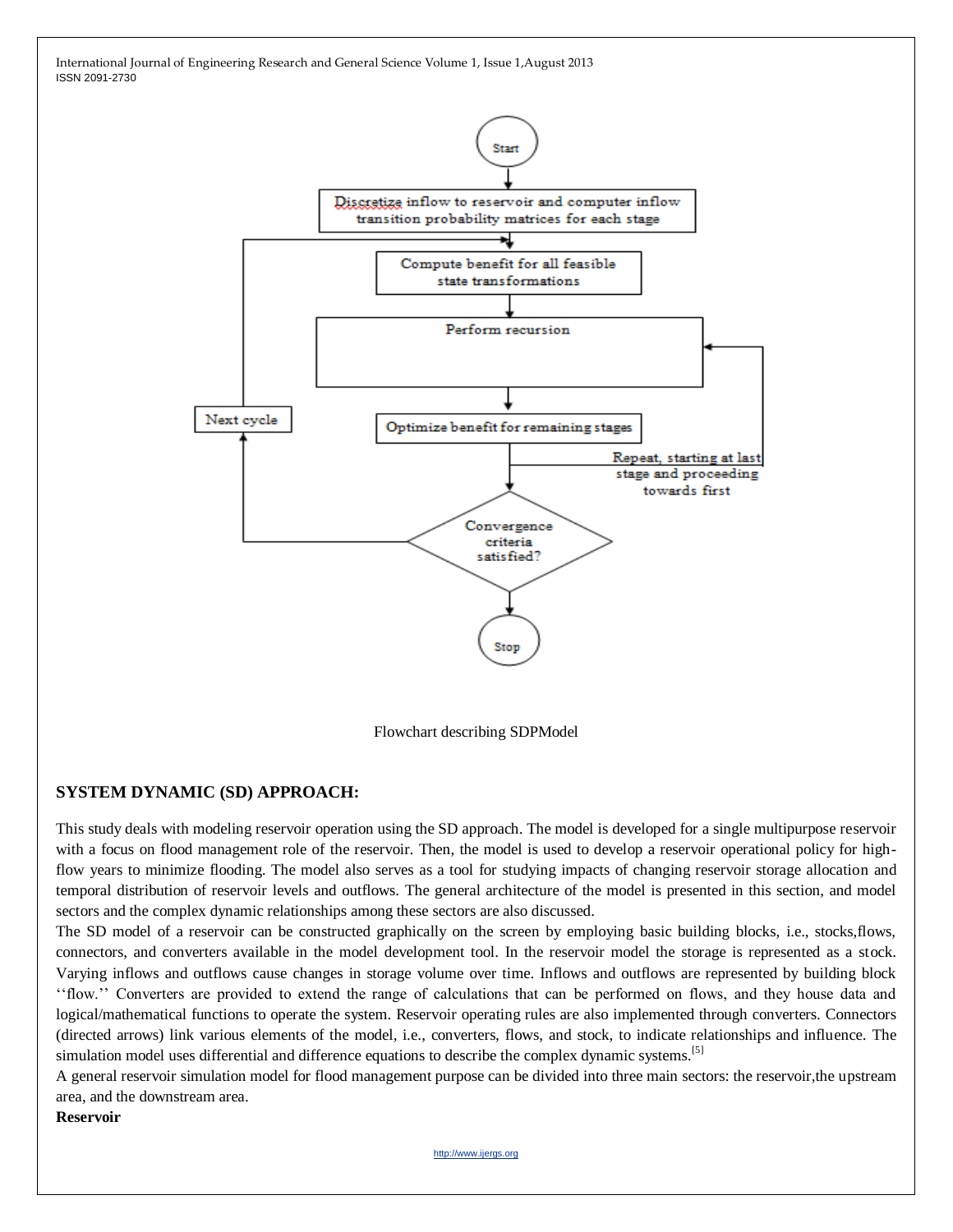This is the core sector of the reservoir model. Inflows and outflows from the reservoir are the main components of this sector. Flow from all tributaries directly contributing to the reservoir is considered as inflow to the system. Inflow datafiles, one for each flood year, are provided to the model as input. Total reservoir outflow consists of reservoir releases,spill, evaporation, and seepage losses. Reservoir storage can be described in terms of mass balance equation:

Storage(t) = Storage(t - 1) + (Qin -Qout) . dt(1)

Storage at time step t is equal to the storage at a previous time step plus the difference of inflow and outflow. The solutioninterval (dt) is selected to ensure stability within the computation process.

#### **Upstream Flooding**

This sector calculates the area flooded upstream of the reservoir. Upstream flooding is triggered by a combination ofreservoir inflow, reservoir level, and reservoir outflow. The number of days when the upstream area is flooded is alsocounted in this sector.

#### **Downstream Flooding**

This sector calculates individual and total flooded area and duration of flooding due to the reservoir operation at selectedlocations between the dam and the final disposal point of the river. All sources and sinks affecting the flow in the river areintroduced in this sector. To set up a general reservoir simulation model for flood management purpose inflows, system constraints and operating rules are required. Additional data might be required depending on specific objectives of the study.

As output, the model provides information on variation of the reservoir levels, area flooded upstream and downstream of the reservoir, and duration of flooding. Once all sectors are developed and model relationships and operating rules are defined, the user can simply run the simulation and evaluate the impacts of alternate operating rules.

# **CHANCE-CONSTRAINED GOAL PROGRAMMING (CCGP) MODEL:**

Chance-constrained goal programming (CCGP) may be considered as the extension of goal programming (GP) and chance constrained programming (CCP), two popular methodologies in reservoir operation studies. Each of these methodologies has an attractive feature in such a way that CCP allows the direct consideration of random variables in the model and GP allows the direct consideration of multiple goals which may be conflicting and non commensurate. In GP, the underlying philosophy is based on "satisfying" rather than "optimizing." Instead of attempting to minimize or maximize various objective functions, GP is concerned with the conditions of achieving pre-specified targets or goals. CCGP combines the advantages in both methods so that it is capable of solving systems with multiple objectives and stochastic inflows.<sup>[9]</sup>

### **APPLICATION**

The CCGP model is applied to a three-reservoir system which is a portion of the Red River reservoir system in Oklahoma. These reservoirs are: Denison, Broken Bow and Pine Creek. Denison reservoir is operated for the purposes of flood control, water supply and hydroelectric power, regulating flows of Red River, improving navigation, and recreation. The purposes of Broken Bow reservoir are flood control, recreation, hydroelectric power, water supply, fish and wildlife protection, and water quality control. For Pine Creek reservoir, its purposes are flood control, water supply, water quality control, fish and wildlife protection, and recreation. The system is operated by the U.S. Army Corps of Engineers. The data required in the CCGP model may be classified into three categories: physical data, hydrological data, and demand date. Physical data are data which relate to the constraints of the model, e.g. reservoir and power plant capacities, maximum and minimum flows, storage-elevation-area relationship, and flood control storages. Hydrological data include natural inflows into and evaporations from the reservoirs. These data are provided in the U.S. Army Corps of Engineers (1970). Demand data involve various demands to be satisfied by the reservoirs such as demand for M&I water supply, contracted amount of hydroelectric power generation, and desired storage levels for recreational purpose. The data which involve hydroelectric power generation are supplied by Southeastern Power Administration in Tulsa, Okla.

The goals are ranked, with the more important one first, as: water supply for M&I, water supply downstream, hydroelectric power generation, recreation, and flood control.

The proposed CCGP methodology allows the reservoir manager to rank various goals according to their relative importance. The target levels for the goals are usually available in most systems. Trade-offs among conflicting goals can be evaluated so that a non dominated and satisfactory solution can be obtained. The use of conditional CDF's which consider the correlation between inflows can improve the accuracy of the results. A possible extension to this study is to use nonlinear goal programming to approximate the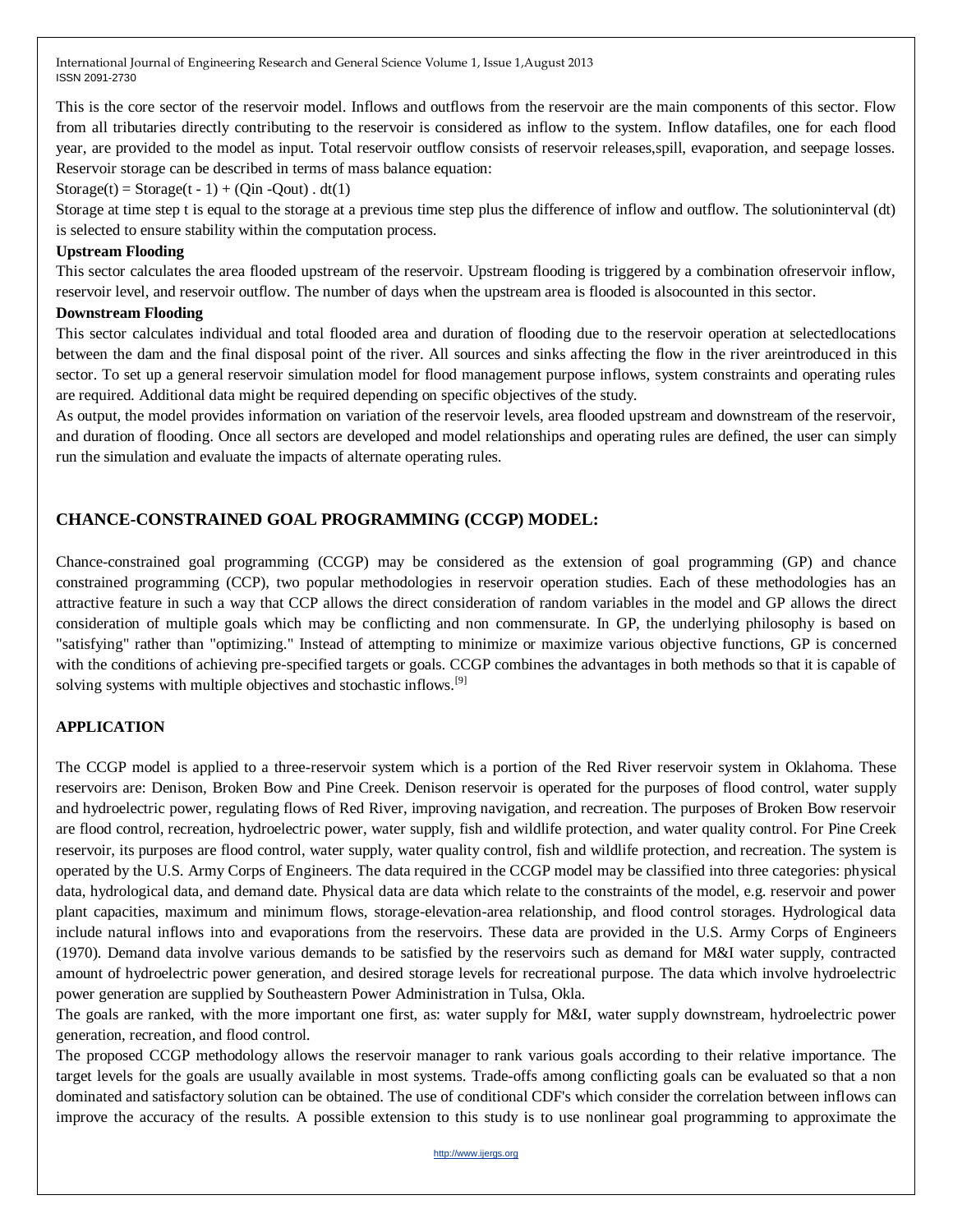nonlinear functions (due to the hydropower generation) in the formulation. Another extension would be to use a combine approach of dynamic programming (DP) and goal programming (GP) to solve the problem. That is, each individual period may be solved by GP, and the most appropriate release decision and storage level for each period are identified by DP so that the problem is optimized over the whole planning horizon. The objective function of the GP in each period is to minimize the undesirable deviations from target values during that period. A possible objective function of the DP formulation would be to maximize the amount of hydropower generated during the whole planning horizon. Thus, nonlinearity due to the hydropower function can be handled by DP. However, the GP formulation in each period may have to be solved a number of times according to the possible levels of hydropower generation during that period.<sup>[9]</sup>

# **BAYESIAN STOCHASTIC DYNAMIC PROGRAMMING (BSDP):**

BSDP is the proposed model using stochastic dynamic programming (SDP) and Bayesian decision Theory (BDT)

### **Stochastic dynamic programming (SDP)**

SDP model which employs the best forecast of the current period's inflow to define a reservoir release policy and to calculate the expected benefits from future operations. The best forecast includes information about the entire flow data like inflow, outflow, storage capacity but whether this technique

Provides better operating policies in real-time operation has not been proven**.**

#### **Bayesian decision Theory (BDT)**

The use of Bayesian decision theory (BDT) in reservoir operation because of its flexibility in being able to incorporate new information in the interpretation of probabilities. It is nothing but the revision of

State transition probabilities in classical SDP in order to capture the uncertainty of the forecast. It develops a forecasting system in which probabilistic data are continuously updated on the basis of current information. 1970].Bayesian decision procedures not only optimally account for forecast uncertainty, but in Contrastto other decision procedures,they ensurea nonnegative economic gain from a real-time forecast matterhow large the forecast uncertainty is.

### **Bayesian stochastic dynamic programming (BSDP)**

The proposed model, called Bayesians stochastic dynamic programming(BDT and SDP), which includes in flow, storage and forecast state variables, describes stream flows with a discrete lag 1 Markov process and uses BDT to incorporate new information by Updating the prior probabilities to posterior probabilities is, used to generate optimal reservoir operating rules. T his continuous updating can significantly reduce the effects of natural and forecast uncertainties in the model. In order to test the value of the BSDP model for generating optimal operating rules, real-time reservoir operation simulation models are constructed using 95 years of Monthly historical inflow. Two versions of BSDP models are generated. Each generates optimal operating policies capturing the natural and forecast discrimination of system. [12]

Reservoir operators and planners need to have a strategy for how much water to release overa planning period for the best use of the stored water.

BSDP is used here to find an optimal set of policies.

In BSDP, the decision variables (release) depend on thestate of the system, which is defined by three variables inthis study.

- 1. The characteristic storage at the beginning of time period
- 2. The characteristic inflow into the reservoir
- 3. The characteristic forecast for the next time period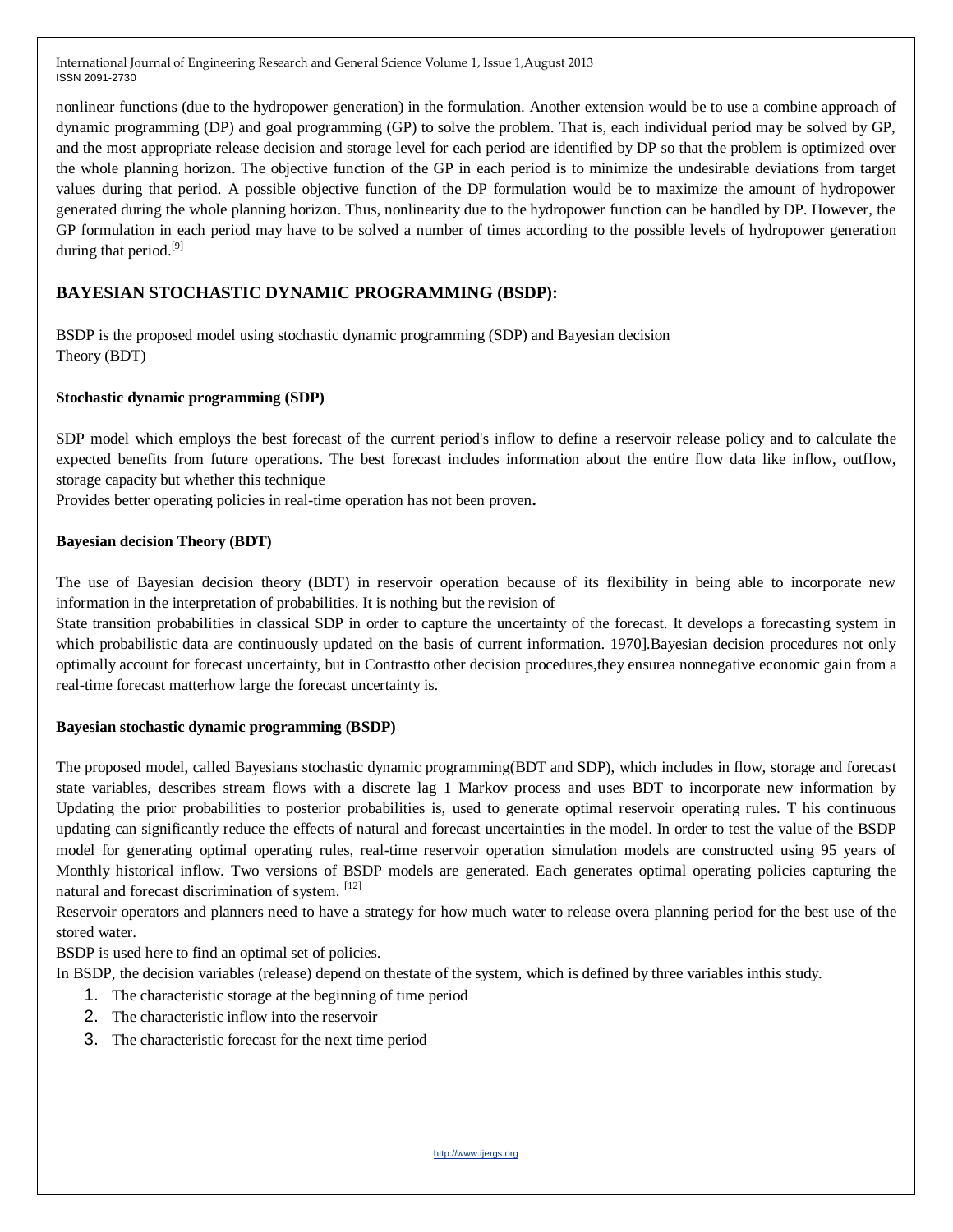# **IMPLICIT STOCHASTIC MODEL**

The implicit stochastic model is aimed at solving the specific problem of the optimal reservoir yield When the demand is not known. The model is created to assist in the long-term comprehensive water Management planning.

The approach used for optimizing the multipurpose reservoir yield belongs to the group of implicit stochastic techniques. In order to solve the problem of reservoir yield estimation, a three-level algorithm is proposed which uses the results of an external autoregressive moving average (ARMA) model for generating inflow sequences as the input data (Figure 2). At the first level, the simulation approach is used for computing the objective function. The reservoir rules are computed at the second level. Finally, the third level is used for estimating the single multipurpose reservoir yield based on the predefined relative level of supply.<sup>[16]</sup>

### **Simulation Model, First Level**

The simulation model is based on the continuity equation. Here we calculate storage, release and water demand.

### **Simulation model, second level**

In this we compare whether loss will occur or not. If release is more than demand loss will not occur. If release is less than demand loss will occur. If loss was happened then the process will repeated by assuming the suitable optimal values and loss is calculated by recursion

### **Simulation model, third level**

In this level we calculate the yield by assuming the maximum storage and all reservoir purposes

# **CONCLUSION:**

This paper gives brief description of different optimizing techniques of reservoir operation. These operations are used to operate reservoir in a proper way to utilize water in an efficient manner for the purposes like power generation, irrigation purposes, drinking water supply, flood control etc.,.

In this paper Stochastic Dynamic Programming model is used for Hydroelectric power generation, System Dynamic Approach model gives optimizing technique of flood control, Chance Constrained Goal Programming model gives optimizing techniques of multipurpose reservoir (flood protection, municipal and industrial (M&I) water supply, hydroelectric power generation, recreation etc.), Bayesian stochastic dynamic programming (BSDP) gives optimizing techniques of inflow and storage and finally Implicit Stochastic Model for reservoir yield operation.

# **REFERENCES:**

[1] Chandramouli C, Umamahesh NV Application of stochastic dynamic programming model for multi-purpose reservoir operation. Journal on Applied HydrologyVol:16 Issue:3 Page.no:38–45, 2003

[2] M.LillyPadmaja Joshi, K. Rammohan Reddy (2012) System Approach to the Optimal Operation of Srisailam ReservoirInternational Journal of Civil Engineering applications Research – IJCEAR Vol-03, Issue-03, Sep-Dec 2012

[3] Pan Liu, Jingfei Zhao, Liping Li, Yan Shen, Optimal Reservoir Operation Using Stochastic Dynamic ProgrammingJournal of Water Resource and Protection,Vol:4, page:342-345, June 2, 2012

[4]S. M. Ghadami, B. Ghahraman, M. B. Sharifi, and H. RajabiMashhadi (2009) Optimization of Multireservoir Water Resources Systems Operation Using Genetic Algorithm Iran-Water Resources Research Volume 5, No. 2, 2009

[5]Sajjadahmad andslobodan p. Simonovicsystem dynamics modeling of reservoir operations for Flood management.Journal of computing in civil engineering Vol:14 Page:190-198, 2000

[6] SrikrishnaV. Chitale, satchidanandsinha, and prafulla k. Mishra estimation of delta profile in the indravati reservoir Journal of hydraulic engineering Vol:124 Page:109-113, 1998